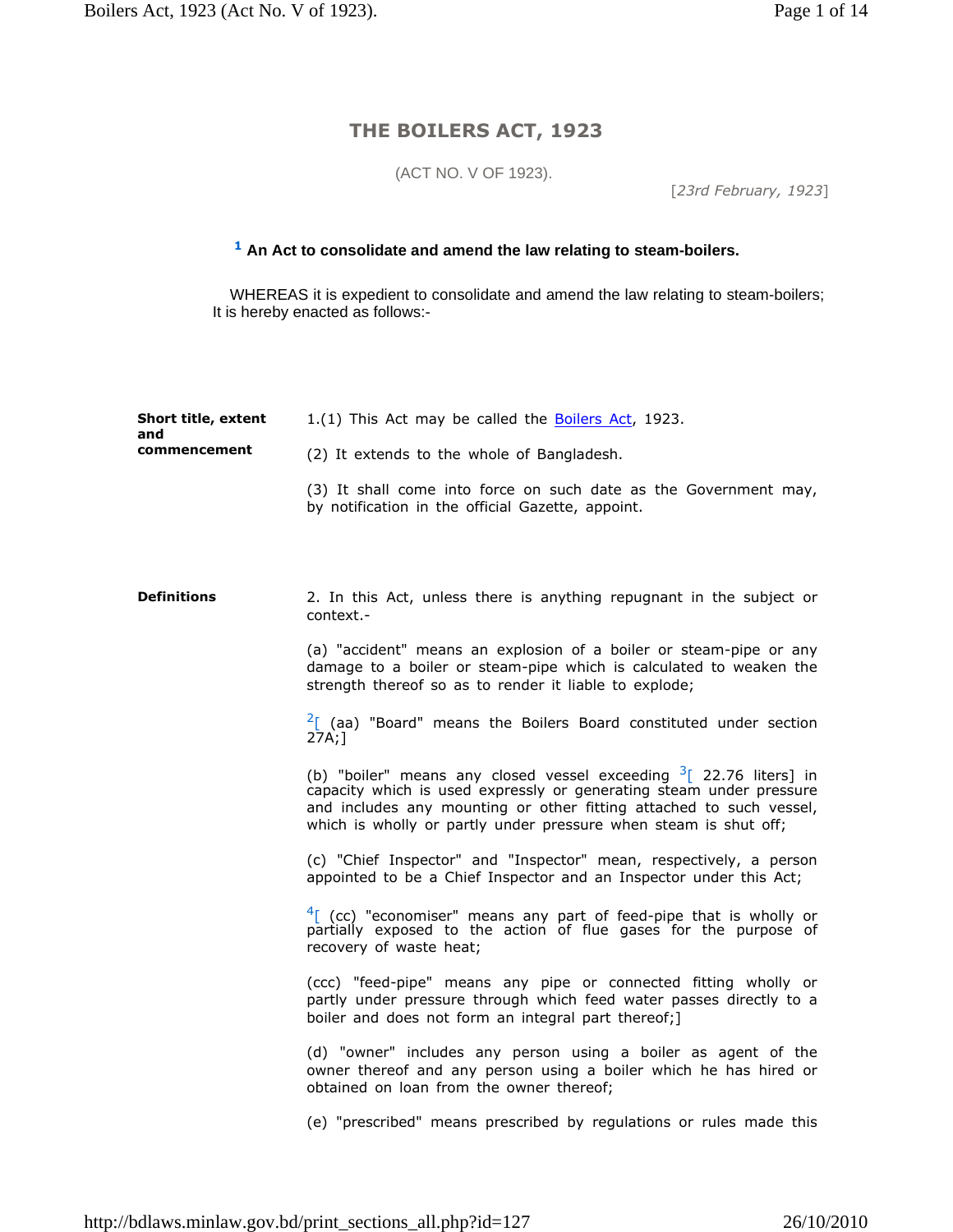Act;

(f) "steam-pipe" means any main pipe exceeding  $5$ [ 7.62 cm] in internal diameter through which steam passes directly from a boiler to a prime-mover or other first user, and includes any connected fitting of a steam-pipe; and

(g) "structural alteration, addition or renewal" shall not be deemed to include any renewal or replacement of a petty nature when the part or fitting used for replacement is not inferior in strength, efficiency or otherwise to the replaced part or fitting.

- **Application of Act to feed-pipes**  $6$ [ 2A. Every reference in this Act except where the word "steampipe" is used in clause (f) of section 2, to a steam-pipe or steampipes shall be deemed to include also a reference to a feed-pipe or feed-pipes, respectively.]
- **Application of Act to economisers**  $\frac{7}{2}$  2B. Every reference in this Act to a boiler or boilers [except in clause (ccc) of section 2, clause (e) of section 6, clauses (c) and (d) of section 11, clause (d) of section 29 and section 34] shall be deemed to include also a reference to an economiser or economisers, respectively.]
- **Limitation of application** 3.(1) Nothing in this Act shall apply in the case of any boiler or steam-pipe-

(a) in any steam-ship as define in  ${}^{8}$ [ section 2 of the Merchant Shipping Act, 1923, or in any Mechanically Propelled Vessel as defined in section 2 of the Inland Mechanically Propelled Vessels Act, 1917]; or

(b) belonging to or under the control of His Majesty's Navy or the Bangladesh Navy; or

(c) appertaining to a sterilizer or disinfector of a type such as is commonly used in hospitals, if the boiler does not exceed twenty gallons in capacity.

(2) The Government may, by notification in the official Gazette, declare that the provisions of this Act shall not apply in the case of boilers or steam-pipes, or of any specified class of boilers or steampipes, belonging to or under the control of <sup>9</sup>I the railway].

**Power to limit extent** 4. The Government may, by notification in the official Gazette, exclude any specified area from the operation of all or any specified provisions of this Act.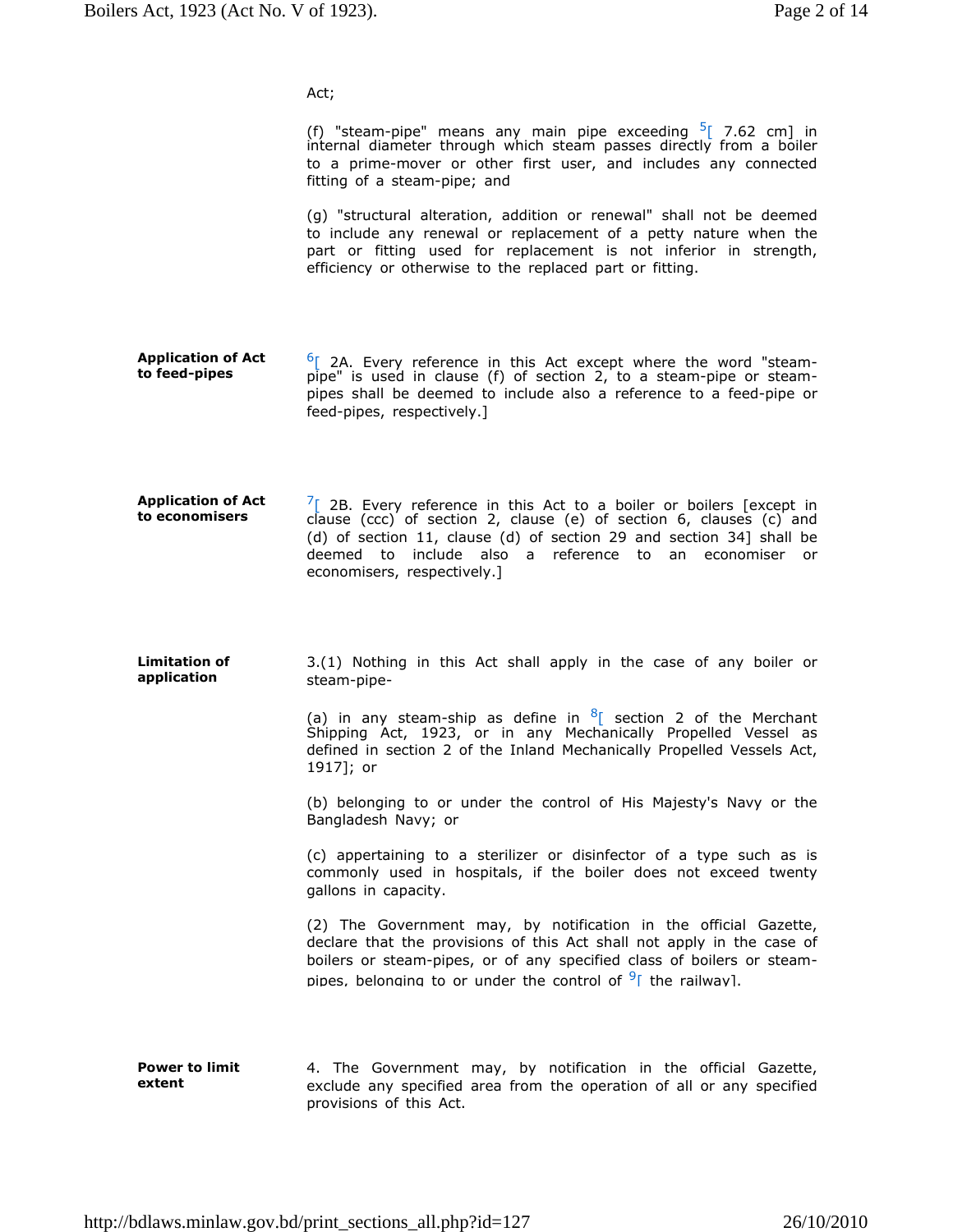| <b>Appointment of</b><br><b>Chief Inspector</b><br>and Inspectors           | 5.(1) The Government may appoint such persons as it thinks fit to<br>be Inspectors $10$ <sup>[ *</sup> * *] for the purposes of this Act, and may define the local limits within which each Inspector shall exercise the<br>powers and perform the duties conferred and imposed on Inspectors<br>by or under this Act. |
|-----------------------------------------------------------------------------|------------------------------------------------------------------------------------------------------------------------------------------------------------------------------------------------------------------------------------------------------------------------------------------------------------------------|
|                                                                             | (2) The Government shall likewise appoint a person to be Chief<br>Inspector $11$ [ * * *] who may, in addition to the powers and duties conferred or imposed on the Chief Inspector by or under this Act,<br>exercise any power or perform any duty so conferred or imposed on<br>Inspectors.                          |
|                                                                             | (3) $12$ [ The] Chief Inspector and every Inspector shall be deemed to<br>be a public servant within the meaning of the $^{13}$ Penal Code].                                                                                                                                                                           |
| <b>Prohibition of use</b><br>of unregistered or<br>uncertificated<br>boiler | 6. Save as otherwise expressly provided in this Act, no owner of a<br>boiler shall used the boiler or permit it to be used-                                                                                                                                                                                            |
|                                                                             | (a) unless it has been registered in accordance with the provisions<br>of this Act;                                                                                                                                                                                                                                    |
|                                                                             | $14$ [ * * *]                                                                                                                                                                                                                                                                                                          |
|                                                                             | (c) unless a certificate or provisional order authorising the use of<br>the boiler is for the time being in force under this Act;                                                                                                                                                                                      |
|                                                                             | (d) at a pressure higher than the maximum pressure recorded in<br>such certificate or provisional order;                                                                                                                                                                                                               |
|                                                                             | (e) where the Government has made rules requiring that boilers<br>shall be in charge of persons holding certificates of competency,<br>unless the boiler is in charge of a person holding the certificate<br>required by such rules:                                                                                   |
|                                                                             | Provided that any boiler registered, or any boiler certified or<br>licensed, under any Act hereby repealed shall be deemed to have<br>been registered or certified, as the case may be, under this Act.                                                                                                                |
|                                                                             |                                                                                                                                                                                                                                                                                                                        |
| Registration                                                                | 7.(1) The owner of any boiler which is not registered under the<br>provisions of this Act may apply to the Inspector to have the boiler<br>registered. Every such application shall be accompanied by the<br>prescribed fee.                                                                                           |
|                                                                             | (2) On receipt of an application under sub-section (1), the Inspector<br>shall fix a date, within thirty days or such shorter period as may be<br>prescribed from the date of the receipt, for the examination of the<br>boiler as shall give the owner thereof not less than ten days' notice                         |

(3) On the said date the Inspector shall proceed to measure and examine the boiler and to determine in the prescribed manner the

of the date so fixed.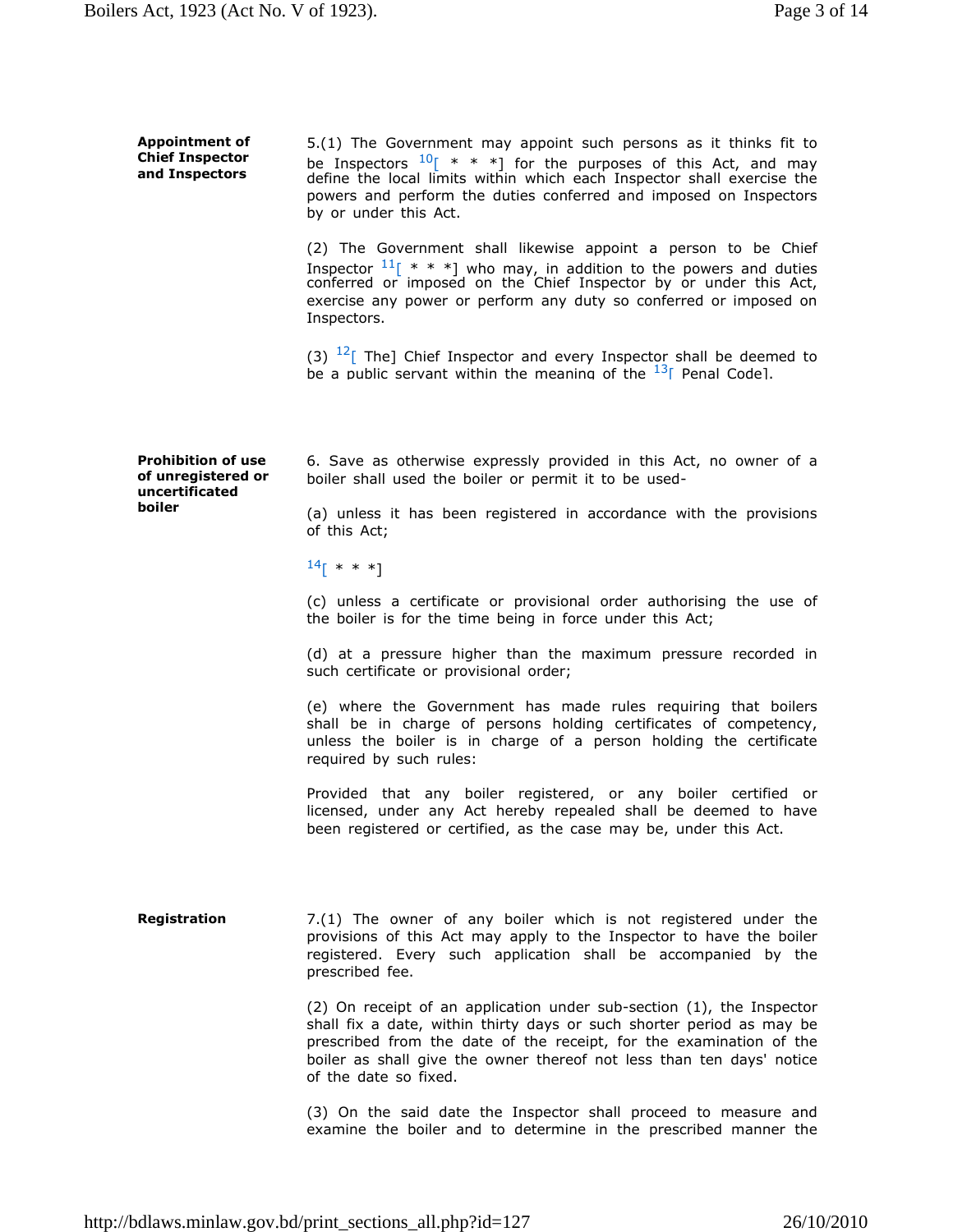maximum pressure, if any, at which such boiler may be used, and shall report the result of the examination to the Chief Inspector in the prescribed form.

(4) The Chief Inspector, on receipt of the report, may-

(a) register the boiler and assign a register number thereto either forthwith or after satisfying himself that any structural alteration, addition or renewal which he may deem necessary has been made in or to the boiler or any steam-pipe attached thereto, or

(b) refuse to register the boiler:

Provided that where the Chief Inspector refuses to resister a boiler, he shall forthwith communicate his refusal to the owner of the boiler together with the reasons therefor.

(5) The Chief Inspector shall, on registering the boiler, order the issue to the owner of a certificate in the prescribed form authorising the use of the boiler for a period not exceeding twelve months at a pressure not exceeding such maximum pressure as he thinks fit and as is in accordance with the regulations made under this Act:

Provided that a certificate issued under this sub-section in respect of an economiser may authorise its use for a period not exceeding twenty-four months.

(6) The Inspector shall forthwith convey to the owner of the boiler the orders of the Chief Inspector and shall in accordance therewith issue to the owner any certificate of which the issue has been ordered, and, where the boiler has been registered, the owners shall within the prescribed period cause the register number to be permanently marked thereon in the prescribed manner.

**Renewal of certificate** 8.(1) A certificate authorising the use of a boiler shall cease to be in force-

(a) on the expiry of the period for which it was granted; or

(b) when any accident occurs to the boiler; or

(c) when the bolier is moved, the boiler not being a vertical boiler the heating surface of which is less than  $^{15}$ [ 18.58 square miters], or a portable or vehicular boiler; or

(d) when any structural alteration, addition or renewal is made in or to the boiler; or

(e) if the Chief Inspector in any particular case so directs, when any structural alteration, addition or renewal is made in or to any steam-pipe attached to the boiler;

(f) on the communication to the owner of the boiler of an order of the Chief Inspector or Inspector prohibiting its use on the ground that it or any steam-pipe attached thereto is in a dangerous condition.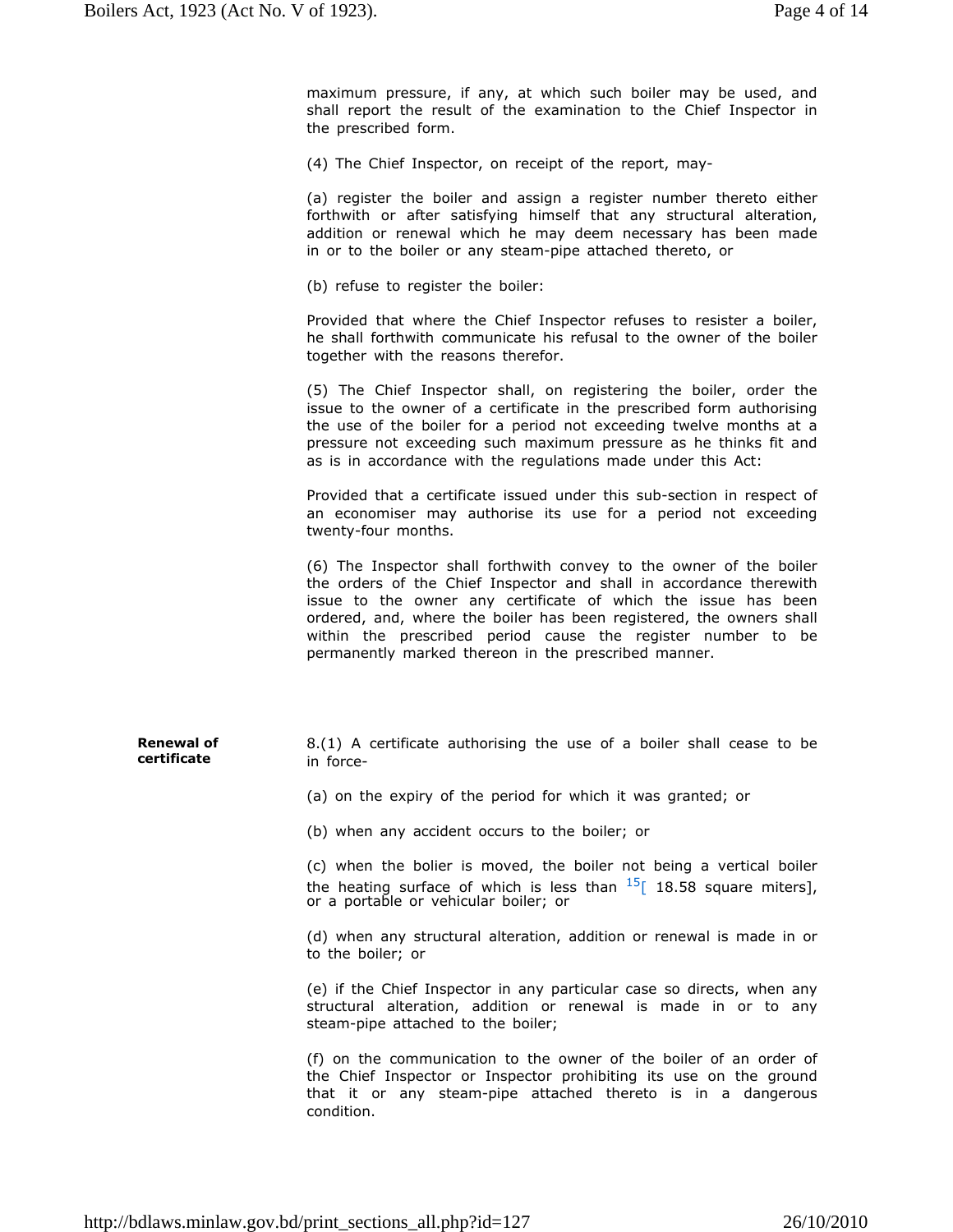(2) Where an order is made under clause (f) of sub-section (1), the grounds on which the order is made shall be communicated to the owner with the order.

(3) When a certificate ceases to be in force, the owner of the boiler may apply may apply to the Inspector a renewal thereof for such period not exceeding twelve months as he may specify in the application:

Provided that where the certificate relates to an economiser, the application for its renewal may be for a period not exceeding twenty-four months.

(4) An application under sub-section (3) shall be accompanied by the prescribed fee and, on receipt thereof, the Inspector shall fix a date, within thirty days or such shorter period as may be prescribed from the date of the receipt, for the examination of the boiler and shall give the owner thereof not less than ten day's notice of the date so fixed:

Provided that, where the certificate has ceased to be in force owing to the making of any structural alteration, addition or renewal to the Chief Inspector may dispense with the payment of any fee.

Provided further in the case of an economiser, the owner shall be given not less than thirty day's notice of the date fixed for its examination.

(5) On the said date the Inspector shall examine the boiler in the prescribed manner, and if he is satisfied that the boiler and the steam-pipe or steam-pipes attached thereto are in good condition shall issue a renewed certificate authorising the use of the boiler for such period not exceeding twelve months and at a pressure not exceeding such maximum pressure as he thinks fit and as is in accordance with the regulations made under this Act:

Provided that a renewed certificate issued under this sub-section in respect of an economiser may authorise its use for a period not exceeding twenty-four months:

Provided further that if the Inspector-

(a) proposes to issue any certificate -

(i) having validity for a less period than the period entered in the application, or

(ii) increasing or reducing the maximum pressure at which the boiler may be used, or

(b) proposes to order any structural alteration, addition or renewal to be made in or to the boiler or any steam-pipe attached thereto, or

(c) is of opinion that the boiler is not fit for use, the Inspector shall, within forty-eight hours of making the examination, inform the owner of the boiler in writing of his opinion and the reasons therefor, and shall forthwith report the case for orders to the Chief Inspector.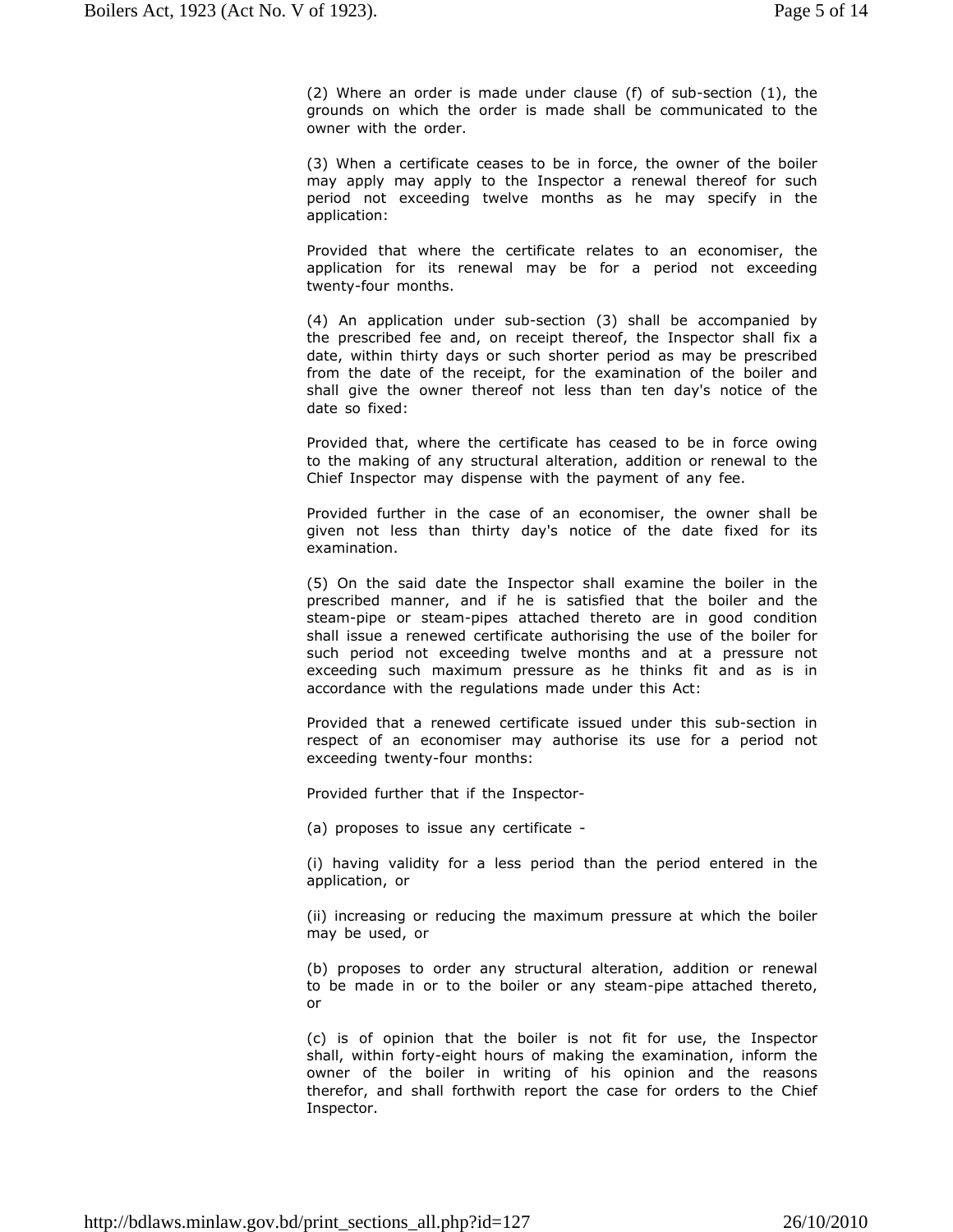(6) The Chief Inspector, on receipt of a report under sub-section (5), may, subject to the provisions of this Act and of the regulations made hereunder, order the renewal of the certificate in such terms and on such conditions, if any, as he thinks fit, or may refuse to renew it:

Provided that where the Chief Inspector refuses to renew a certificate, he shall forthwith communicate his refusal to the owner of the boiler, together with the reasons therefor.

(7) Nothing in this section shall be deemed to prevent an owner of a boiler from applying for a renewed certificate therefor at any time during the currency of a certificate.

**Provisional orders** 9. Where the Inspector reports the case of any boiler to the Chief Inspector under sub-section (3) of section 7 or sub-section (5) of section 8, he may, if the boiler is not a boiler the use of which has been prohibited under clause (f) of sub-section (1) of section 8, grant to the owner thereof a provisional order in writing permitting the boiler to be used at a pressure not exceeding such maximum pressure as he thinks fit and as is in accordance with the regulations made under this Act pending the receipt of the orders of the Chief Inspector. Such provisional order shall cease to be in force -

> (a) on the expiry of six months from the date on which it is granted, or

(b) on receipt of the orders of the Chief Inspector, or

(c) in any of the cases referred to in clauses (b),  $(c)$ ,  $(d)$ ,  $(e)$  and (f) of sub-section (1) of section 8,

and on so ceasing to be in force shall be surrendered to the Inspector.

**Use of boiler pending grant of certificate** 10.(1) Notwithstanding anything hereinbefore contained, when the period of a certificate relating to a boiler has expired, the owner shall, provided that he has applied before the expiry of the period for a renewal of the certificate, be entitled to use the boiler at the maximum pressure entered in the former certificate pending the issue of orders on the application.

> (2) Nothing in sub-section (1) shall be deemed to authorise the use of a boiler in any of the cases referred to in clauses (b), (c), (d), (e) and (f) of sub-section (1) of section 8 occurring after the expiry of the period of the certificate.

**Revocation of certificate or provisional order** 11. The Chief Inspector may at time withdraw or revoke any certificate or provisional order on the report of an Inspector or otherwise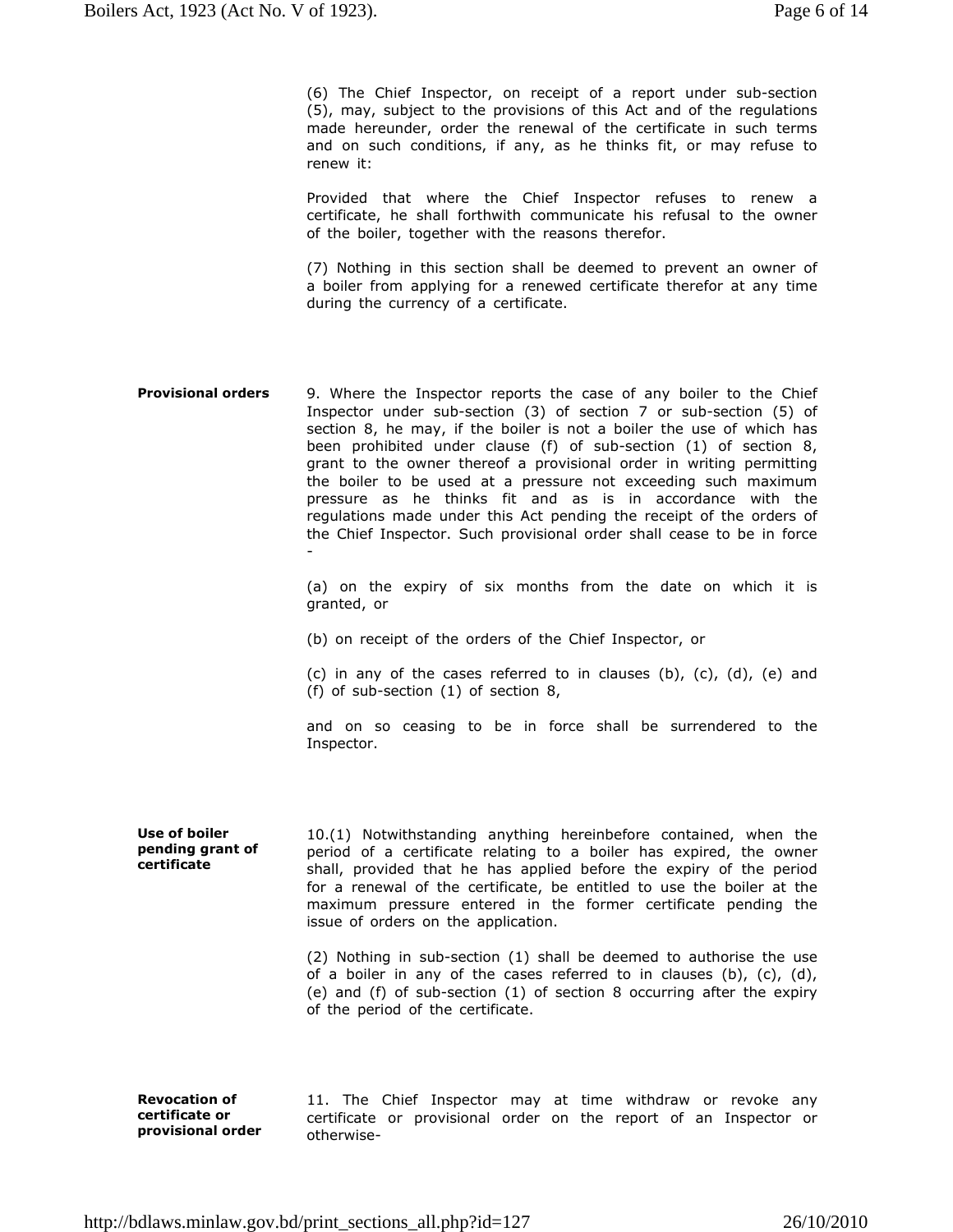(a) if there is reason to believe that the certificate or provisional order has been fraudulently obtained or has been granted erroneously or without sufficient examination; or

(b) if the boiler in respect of which it has been granted has sustained injury or has ceased to be in good condition; or

(c) where the Government has made rules requiring that boilers shall be in charge of persons holding certificates of competency, if the boiler is in charge of a person not holding the certificate required by such rules; or

(d) where no such rules have been made, if the boiler is in charge of a person who is not, having regard to the condition of the boiler, in the opinion of the Chief Inspector competent to have charge thereof:

Provided that where the Chief Inspector withdraws or revokes a certificate or provisional order on the ground specified in clause (d), he shall communicate to the owner of the boiler his reasons in writing for the withdrawal or revocation, and the order shall not take effect until the expiry of thirty days from the receipt of such communication.

- **Alterations and renewals to boilers** 12. No structural alteration, addition or renewal shall be made in or to any boiler registered under this Act unless such alteration, addition or renewal has been sanctioned in writing by the Chief Inspector.
- **Alterations and renewals to steam-pipes** 13. Before the owner of any boiler registered under this Act makes any structural alteration, or renewal in or to any steam-pipe attached to the boiler, he shall transmit to the Chief Inspector a report in writing of his intention, and shall send therewith such particulars of the proposed alteration, addition or renewal as may be prescribed.
- **Duty of owner at examination** 14.(1) On any date fixed under this Act for the examination of a boiler, the owner thereof shall be bound-

(a) to afford to the Inspector all reasonable facilities for the examination and all such information as may reasonably be required of him;

(b) to have the boiler properly prepared and ready for examination in the prescribed manner; and

(c) in the case of an application for the registration of a boiler, to provide such drawings, specifications, certificates and other particulars as may be prescribed.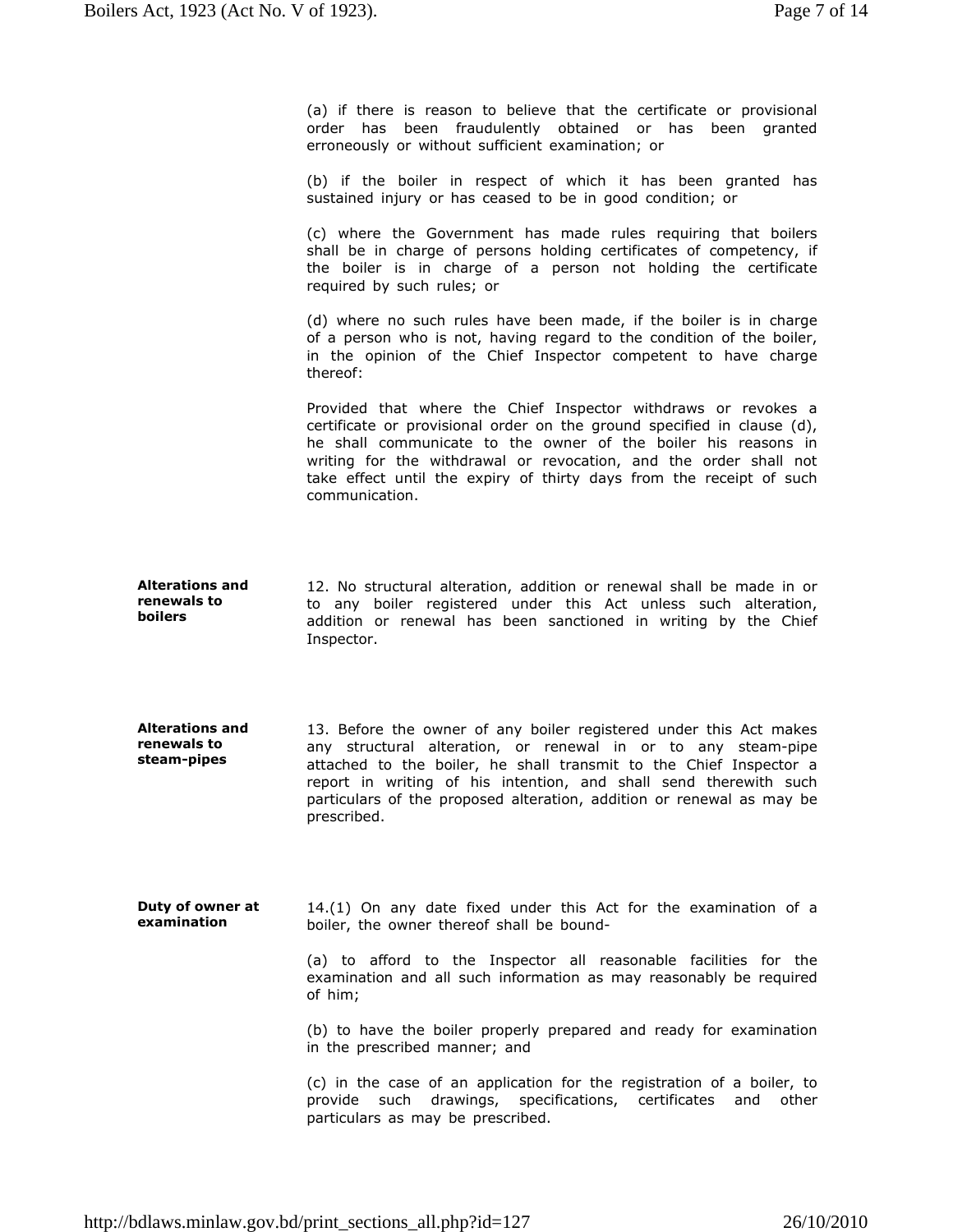(2) If the owner fails, without reasonable cause, to comply with the provisions of sub-section (1), the Inspector shall refuse to make the examination and shall report the case to the Chief Inspector who shall, unless sufficient cause to the contrary is shown, require the owner to file a fresh application under section 7 or section 8, as the case may be, and may forbid him to use the boiler notwithstanding anything contained in section 10.

- **Production of certificates, etc** 15. The owner of any boiler who holds a certificate or provisional order relating thereto shall, at all reasonable times during the period for which the certificate or order is in force, be bound to produce the same when called upon do so by a District Magistrate, or Magistrate of the first class having jurisdiction in the area in which the boiler is for the time being, or by the Chief Inspector or by an Inspector or by any Inspector appointed under the  $^{16}$ [ Factories Act, 1965], or by any person specially authorised in writing by a District Magistrate.
- **Transfer of certificates, etc** 16. If any person becomes the owner of a boiler during the period for which a certificate or provisional order relating thereto is in force, the preceding owner shall be bound to make order to him the certificate or provisional order.
- **Powers of entry** 17. An Inspector may, for the purpose of inspecting or examining a boiler or any steam-pipe attached thereto or of seeing that any provision of this Act or of any regulation or rule made hereunder has been or is being observed, at all reasonable times enter any place or building within the limits of the area for which he has been appointed in which he has reason to believe that a boiler is in use.
- **Report of accidents** 18.(1) If any accident occurs to a boiler or steam-pipe, the owner or person in charge thereof shall, within twenty-four hours of the accident, report the same in writing to the Inspector. Every such report shall contain a true description of the nature of the accident and of the injury, if any, caused thereby to the boiler or to the steam-pipe or to any person, and shall be in sufficient detail to enable the Inspector to judge of the gravity of the accident.

(2) Every person shall be bound to answer truly to the best of his knowledge and ability every question put to him in writing by the Inspector as to the cause, nature or extent of the accident.

**Appeals to Chief Inspector** 19. Any person considering himself aggrieved by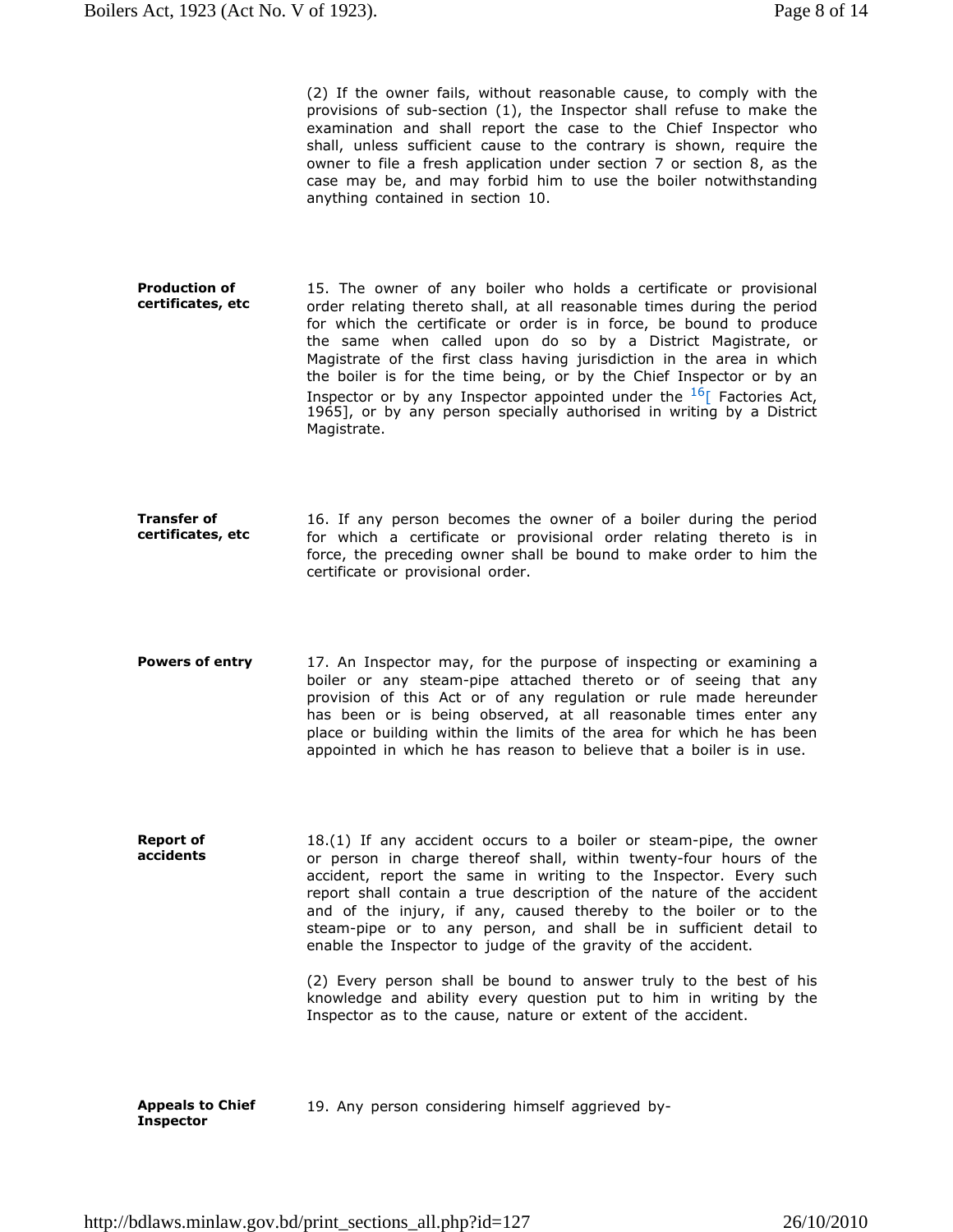(a) an order made or purporting to be made by an Inspector in the exercise of any power conferred by or under this Act, or

(b) a refusal of an Inspector to make any order or to issue any certificate which he is required or enabled by or under this Act to make or issue,

may, within thirty days from the date on which such order or refusal is communicated him, appeal against the order or refusal to the Chief inspector.

**Appeals to appellate authority** 20. Any person considering himself aggrieved by an original or appellate order of the Chief Inspector-

> (a) refusing to register a boiler or to grant or renew a certificate in respect of a boiler; or

> (b) refusing to grant a certificate having validity for the full period applied for; or

> (c) refusing to grant a certificate authorising the use of a boiler at the maximum pressure desired; or

(d) withdrawing or revoking a certificate or provisional order; or

(e) reducing the amount of pressure specified in any certificate or the period for which such certificate has been granted; or

(f) ordering any structural alteration, addition or renewal to be made in or to a boiler or steam-pipe, or refusing sanction to the making of any structural alteration, addition or renewal in or to a boiler,

may, within thirty days of the communication to him of such order, lodge with the Chief Inspector an appeal to an appellate authority to be constituted by the Government under this Act.

Finality of orders 21. An order of an appellate authority under section 20 and, save as otherwise provided in sections 19 and 20, an order of the Chief Inspector or of an Inspector shall be final and shall not be called in question in any Court.

**Minor penalties** 22. Any owner of a boiler who refuses or without reasonable excuse neglects- (i) to surrender a provisional order as required by section 9, or

(ii) to produce a certificate or provisional order when duly called upon to do so under 15, or

(iii) to make over to the new owner of a boiler a certificate or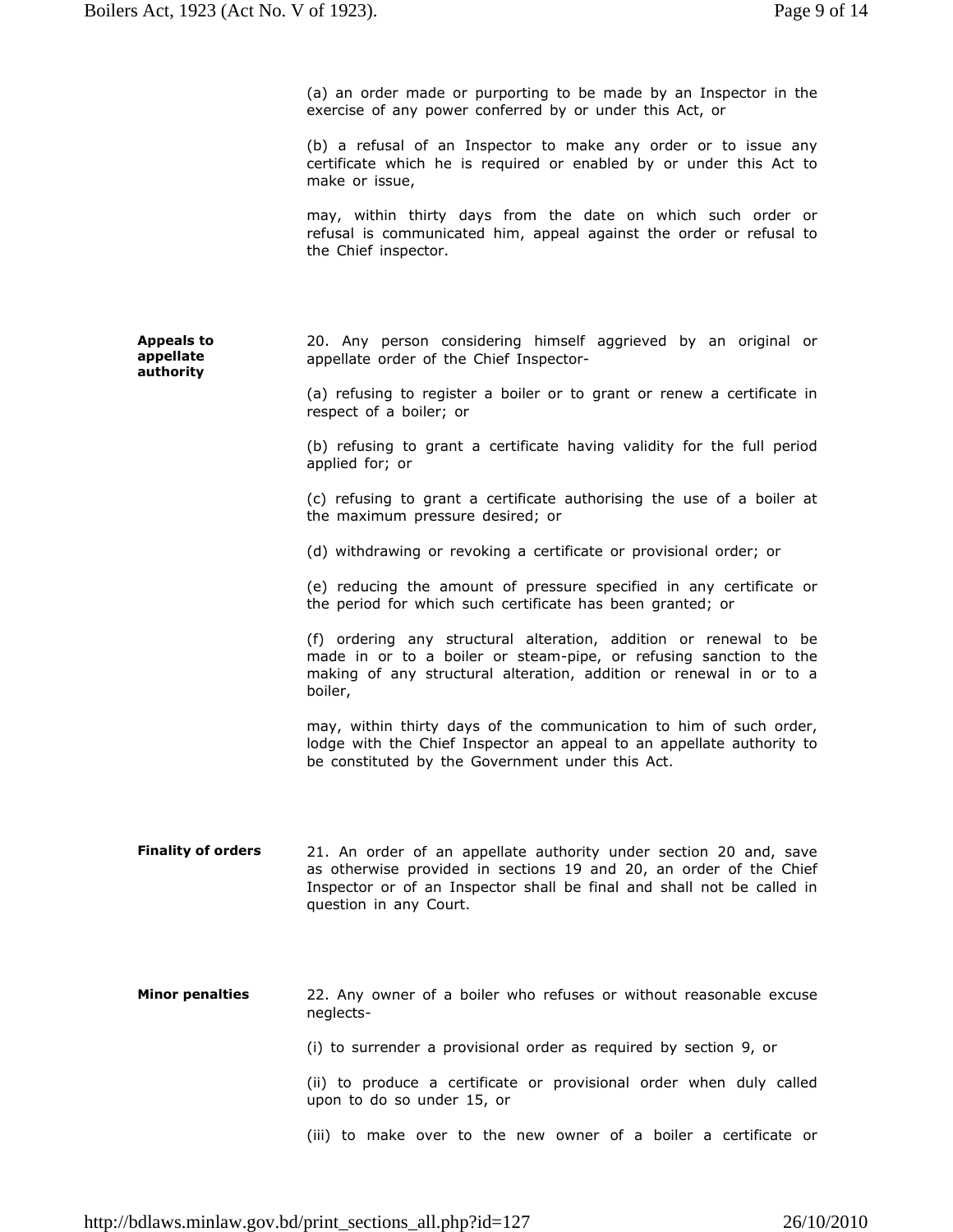provisional order as required by section 16,

shall be punishable with fine which may extend to  $17$ [ two thousand taka].

**Penalties for illegal use of boiler** 23. Any owner of a boiler who, in any case in which a certificate or provisional order is required for the use of the boiler under this Act, uses the boiler either without any such certificate or order being in force or at a higher pressure than that allowed thereby, shall be punishable with fine which may extend to  $^{18}$ [ ten thousand taka], and, in the case of a continuing offence, with an additional fine which may extend to  $19$ [ two thousand taka] for each day after the first day in regard to which he is convicted of having persisted in the offence.

**Other penalties** 24. Any person who -

 $20$ [ \* \* \*]

(b) being the owner of a boiler fails to cause the registered number allotted to the boiler under this Act to be marked on the boiler as required by sub-section (6) of section 7, or

(c) makes any structural alteration, addition or renewal in or to a boiler without first obtaining the sanction of the Chief Inspector when so required by section 12, or to a steam-pipe without first informing the Chief Inspector, when so required by section 13, or

(d) fails to report an accident to a boiler or steam-pipe when so required by section 18, or

(e) tampers with a safety valve of a boiler so as to render it inoperative at the maximum pressure at which the use of the boiler is authorised under this Act,

 $21$ [ (f) generates steam illegally under pressure in any closed vessel exceeding 22.75 liters in capacity,]

shall be punishable with fine which may extend to  $22<sup>2</sup>$  ten thousand taka].

**Penalty for tampering with register mark**

25.(1) Whoever removes, alters, defaces, renders invisible or otherwise tampers with the register number marked on a boiler in accordance with the provisions of this Act or any Act repealed hereby, shall be punishable with fine which may extend to  $23$ [ ten thousand taka].

(2) Whoever fraudulently marks upon a boiler a register number which has not been allotted to it under this Act or any Act repealed hereby, shall be punishable with imprisonment which may extend to two years or with fine, or with both.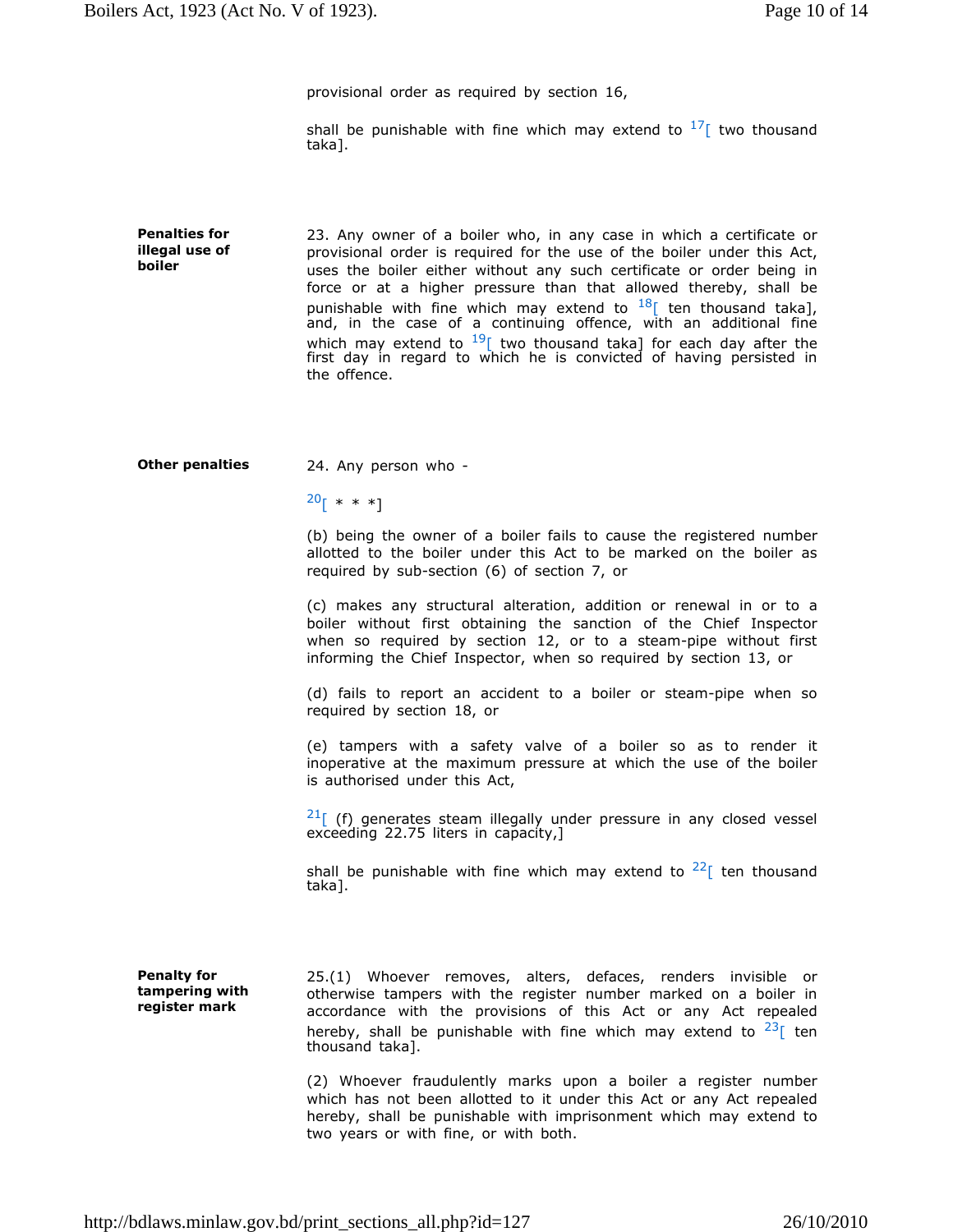**Limitation and previous sanction for prosecutions** 26. No prosecution for an offence made punishable by or under this Act shall be instituted except within six months from the date of the commission of the offence, and no such prosecution shall be instituted without the previous sanction of the Chief Inspector. **Trial of offences** 27. No offence made punishable by or under this Act shall be tried

by a Court inferior to that of a Magistrate of the first class.

**Boilers Board** 24<sup>[</sup> 27A. (1) A Board to be called the Boilers Board shall be constituted to exercise the powers conferred by section 28.

> $25$ [ (2) The Board shall consist of a Chairman and two other members to be appointed by the Government.]

> (3) [Omitted by section 8 of the Boilers (Amendment) Act, 1990 (Act No. XI of 1990).]

> (4) The Board shall have full power to regulate by bye-laws or other wise its own procedure and the conduct of all business to be transacted by the Board.

> (5) The powers of the Board may be exercised notwithstanding any vacancy in the Board.]

**Power to make regulations** 28. The Board may, by notification in the official Gazette, make regulations consistent with this Act for all or any of the following purposes, namely:-

> (a) for laying down the standard conditions in respect of material design and construction which shall be required for the purpose of enabling the registration and certification of a boiler under this Act;

> $26$ [ (aa) for prescribing the circumstances in which, the extent to which, and the conditions subject to which variation from the standard conditions laid down under clause (a) may be permitted;]

> (b) for prescribing the method of determining the maximum pressure at which a boiler may be used;

> (c) for regulating the registration of boilers, prescribing the fees payable therefor, the drawing, specifications, certificates and particulars to be produced by the owner, the method of preparing a boiler for examination, the form of the Inspector's report thereon, the method of marking the register number, and the period within which such number is to be marked on the boiler;

> (d) for regulating the inspection and examination of boilers and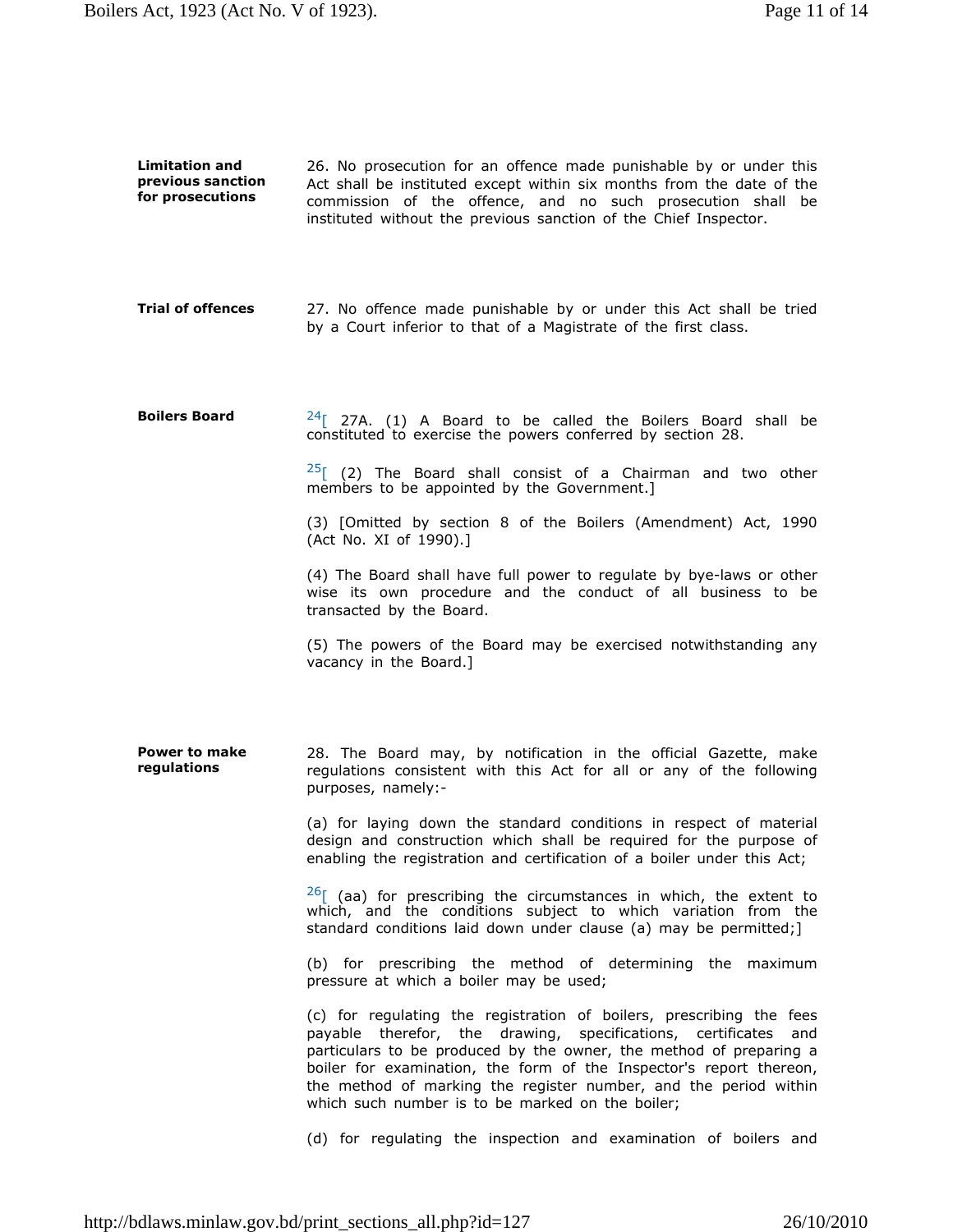steam-pipes, and prescribing forms of certificates therefor;

(e) for ensuring the safety of persons working inside a boiler; and

(f) for providing for any other matter which is not, in the opinion of the Board, a matter of merely local  $27$ [ \* \* \*] importance.

**Power to make rules** 29. The Government may, by notification in the official Gazette, make rules consistent with this Act and the regulations made thereunder for all or any of the following purposes, namely:-

> (a) for prescribing the qualifications and duties of the Chief Inspector and of Inspectors, for prescribing or constituting authorities to which they shall respectively be subordinate, and the limits of the administrative control to be exercised by such authorities;

(b) for regulating the transfer of boilers;

(c) for providing for the registration and certification of boilers in accordance with the regulations made under this Act;

(d) for requiring boilers to be in charge of persons holding certificates of competency, and for prescribing the conditions on which such certificates may be granted;

(e) for prescribing the times within which Inspectors shall be required to examine boilers under section 7 or section 8;

(f) for prescribing the fees payable for the issue of renewed certificates and the method of determining the amount of such fees in each case;

(g) for regulating inquiries into accidents;

(h) for constituting the appellate authority referred to in section 20, and for determining its powers and procedure;

(i) for determining the mode of disposal of fees, costs and penalties levied under this Act; and

(j) generally to provide for any matter which is, in the opinion of the Government, a matter of merely local importance  $28$ [ \* \* \*].

**Penalty for breach of rules** 30. Any regulation or rule made under section 28 or section 29 may provide that a contravention thereof shall be punishable with fine which may extend to one hundred taka.

**Publication of regulations and rules** 31.(1) The power to make regulations and rules conferred by sections 28 and 29 shall be subject to the condition of the regulations and rules being made after previous publication.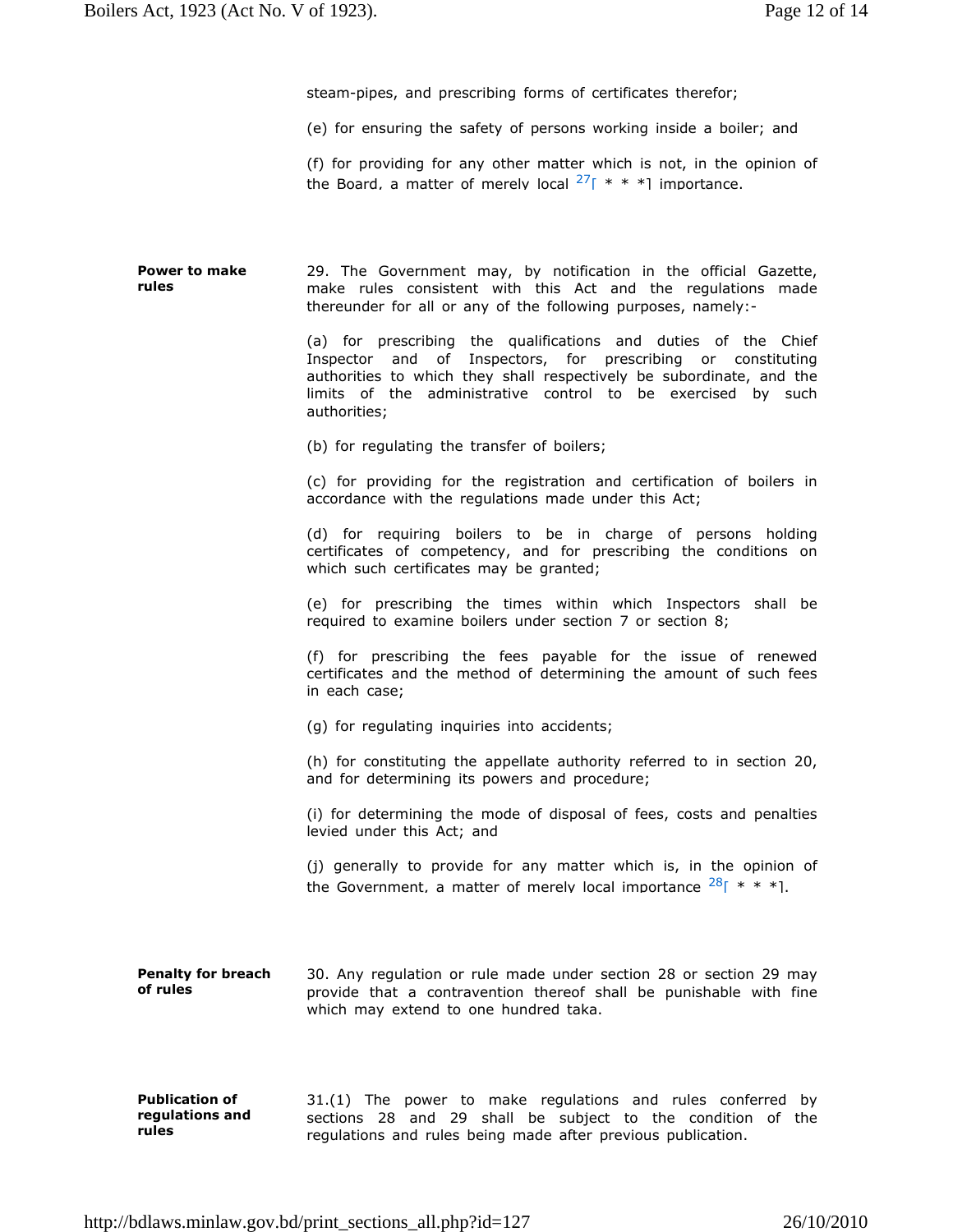(2) Regulations and rules so made shall be published in the official Gazette and, on such publication, shall have effect as if enacted in this Act.

- **Recovery of fees, etc** 32. All fees, costs and penalties levied under this Act shall be recoverable as arrears of land-revenue.
- **Applicability to the Government** 33. Save as otherwise expressly provided, this Act shall apply to boilers and steam-pipes belonging to the Government.
- **Exemptions Power to suspend in case of emergency** 34.(1) The Government may, by notification in the official Gazette, exempt from the operation of this Act, subject to such conditions and restrictions as it thinks fit, any boilers or classes or types of boilers used exclusively for the heating of buildings or the supply of hot water.

(2) In case of any emergency, the Government may, by general or special order in writing, exempt any boiler or steam-pipe from the operation of all or any of the provisions of this Act.

**[Repealed]** 35. [Repealed by section 2 and Schedule of the Repealing Act 1927 (Act No. XII of 1927).]

<sup>4</sup> Clauses (cc) and (ccc) were inserted by section 2 of the Indian **Boilers (Amendment) Act**, 1947 (Act No. XXXIV of 1947)

<sup>5</sup> The figure and word `7.62 cm` were substituted, for the words `three inches` by section 2 of the Boilers (Amendment) Act, 1990 (Act No. XI of 1990)

<sup>6</sup> Section 2A was inserted by the Indian Boilers (Amendment) Act, 1943 (Act No. XVII of 1943)

<sup>7</sup> Section 2B was inserted by the Indian Boilers (Amendment) Act, 1947 (XXXIV of 1947)

<sup>8</sup> The words, figures and commas `section 2 of the Merchant Shipping Act, 1923, or in any Mechanically Propelled Vessel as defined in section 2 of the Inland Mechanically Propelled Vessels Act, 1917` were substituted, for the words, figures and commas `section 3 of the Indian Steam-Ships Act, 1884, or in steam-vessel as defined in section 2 of the Indian Steam-vessels Act, 1917` by section 3 and 2nd Schedule of the Bangladesh Laws (Revision And Declaration) Act, 1973 (Act No. VIII of 1973)

<sup>9</sup> The words `the railway` were substituted, for the words `any railway` by section 3 and 2nd Schedule of the Bangladesh Laws (Revision And Declaration) Act, 1973 (Act No. VIII of 1973)

<sup>&</sup>lt;sup>1</sup> Throughout this Act, except otherwise provided, the words `Bangladesh`, Government` and `Taka` were substituted, for the words `Pakistan`, `Central Government` or `Provincial Government` and `Rupees` respectively by section 3 and 2nd Schedule of the Bangladesh Laws (Revision And Declaration) Act, 1973 (Act No. VIII of 1973)

<sup>&</sup>lt;sup>2</sup> Clause (aa) was inserted by section 3 of the Indian <u>Boilers (Amendment) Act</u>, 1937 (Act No. XI of 1937

<sup>&</sup>lt;sup>3</sup> The figure and word `22.76 liters` were substituted for the words `five gallons` by section 2 of the **Boilers (Amendment) Act**, 1990 (Act No. XI of 1990)